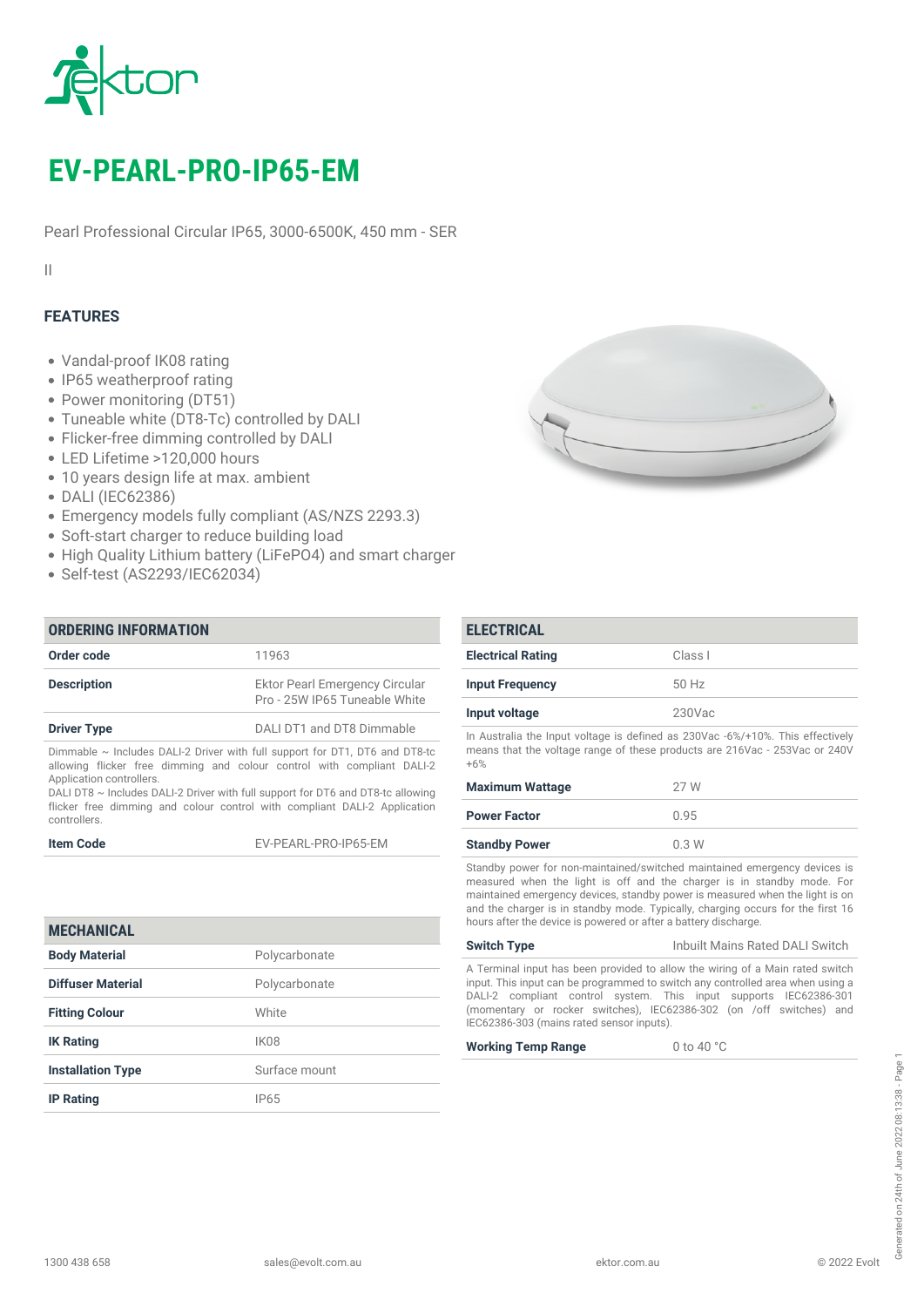

| I AMP                                                                                                                                                                                                                                        |                        |
|----------------------------------------------------------------------------------------------------------------------------------------------------------------------------------------------------------------------------------------------|------------------------|
| <b>Macadam Steps (SDCM)</b>                                                                                                                                                                                                                  | 3-step MacAdam Ellipse |
| <b>CCT Configuration</b>                                                                                                                                                                                                                     | <b>TUNEABLE WHITE</b>  |
| Full support for DALI-2 DT8 has been provided which allows White colour control<br>on a compliant DALI-2 control system. This function can be used to set a<br>desired colour or to transition between colours depending on the time of day. |                        |

| CRI                     | >84    |
|-------------------------|--------|
| <b>Lamp/LED Current</b> | 650 mA |
| Lamp/LED voltage        | 33 V   |

### *LED LIFETIME*

*LED Lifetime >120000 hrs*

*This is the Reported LED Lifetime in Hours based on TM-21. Ektor does not list the projected or calculated LED lifetime, which is normally longer as TM-21 Addendum B explicitly states "The Calculated and Projected Lp(Dk) are not to be reported". This Lifetime refers to the life of a single LED however the system life is longer since the probability and binomial distribution of all LEDs in the system means that the average led is performing above the specification and compensates for the LEDs falling below.*

| Ambient Temp (°C) | 25 °C         | 40 °C       |
|-------------------|---------------|-------------|
| L90B10            | 43000 hrs     | 43000 hrs   |
| <b>L80B10</b>     | 90000 hrs     | 90000 hrs   |
| <b>L70B10</b>     | >120000 hrs   | >120000 hrs |
| <b>L70B50</b>     | $>120000$ hrs | >120000 hrs |
|                   |               |             |

*This rating defines the performance of the led within its lifetime. L relates to lumen depreciation, where the proceeding number gives the resultant lumen output at the end of it reported lifetime. L70, would mean 30% lumen depreciation which means 70% of its initial output and is tested accordingly to TM-21. The B part refers to failures, which can be define as the percentage of LEDs which fall below the L value in the projected lifetime. A value of B10 refers to 10% failure and a value of B50 refers to 50% failure. After the defined lifetime, the system will reach the defined lumen depreciation and the average led failures is defined by the B rating. The B rating is defined in and tested to IEC62717.*

| <b>TM-21 Test Hours</b> | 20000 hrs |
|-------------------------|-----------|
|-------------------------|-----------|

| <b>COLOUR TEMPERATURE</b> |                |
|---------------------------|----------------|
| CCT                       | 3000K to 6500K |
| <b>CCT Colour</b>         | Tunable White  |
| <b>System Lumens</b>      | $>3200$ lm     |

*All photometric data has a tolerance of ±10%.*

### *DRIVER*

| PINIVEIN                 |                           |
|--------------------------|---------------------------|
| <b>Dimmable</b>          | Yes                       |
| <b>Driver Included</b>   | Yes                       |
| <b>Integrated Driver</b> | No                        |
| <b>Driver Type</b>       | DALI DT1 and DT8 Dimmable |

*Dimmable ~ Includes DALI-2 Driver with full support for DT1, DT6 and DT8-tc allowing flicker free dimming and colour control with compliant DALI-2 Application controllers.*

*DALI DT8 ~ Includes DALI-2 Driver with full support for DT6 and DT8-tc allowing*

*flicker free dimming and colour control with compliant DALI-2 Application controllers.*

| <b>Power Monitoring</b>                                                          | DALI Device type 51 power<br>monitoring |
|----------------------------------------------------------------------------------|-----------------------------------------|
| Inbuilt DALI-2 support for Device type 51 - Power monitoring for use with DALI-2 |                                         |

*compliant control systems which allows the reporting of the products total power consumption for power aggregation and measurements.*

| <b>Wiring Type</b> | Re-wireable terminal block (6 |
|--------------------|-------------------------------|
|                    | pin)                          |

| <b>EMERGENCY (EM SUFFIX)</b>                                                                                               |                      |
|----------------------------------------------------------------------------------------------------------------------------|----------------------|
| <b>Replacement Battery Code</b>                                                                                            | 01302                |
| <b>Emergency Classification</b>                                                                                            | C0:D40, C90:D40      |
| <b>Emergency Control</b>                                                                                                   | DALI Monitored (DT1) |
| DALI Monitored $\sim$ Supports Emergency test and monitoring over DALI<br>(IEC62386) with full compliance to IEC62386-202. |                      |
| <b>Emergency Duration</b>                                                                                                  | 90 mins              |
| <b>Emergency Mode</b>                                                                                                      | Maintained           |
| <b>Emergency Output Power</b>                                                                                              | 2700 mW              |

# *COMPLIANCE*

#### *Product Design Life 10 years*

*The product design life relates to the total product life which includes LEDs, drivers and the enclosure. This is different to the LED lifetime which only refers to the economical lifetime of the LEDs at which time the lumen output has dropped below the L Value. The product design life is calculated at the maximum ambient or working temperature of the product and takes into account the Daily Use.*

#### *WARRANTY*

| <b>Commercial Use Warranty</b> | 5 RTB (Total 5 Years) |
|--------------------------------|-----------------------|
|                                |                       |

| <b>DIMENSIONS</b>       |                  |
|-------------------------|------------------|
| <b>Product Diameter</b> | 450 mm           |
| <b>Product Height</b>   | $135 \text{ mm}$ |

## *LINE DRAWINGS*